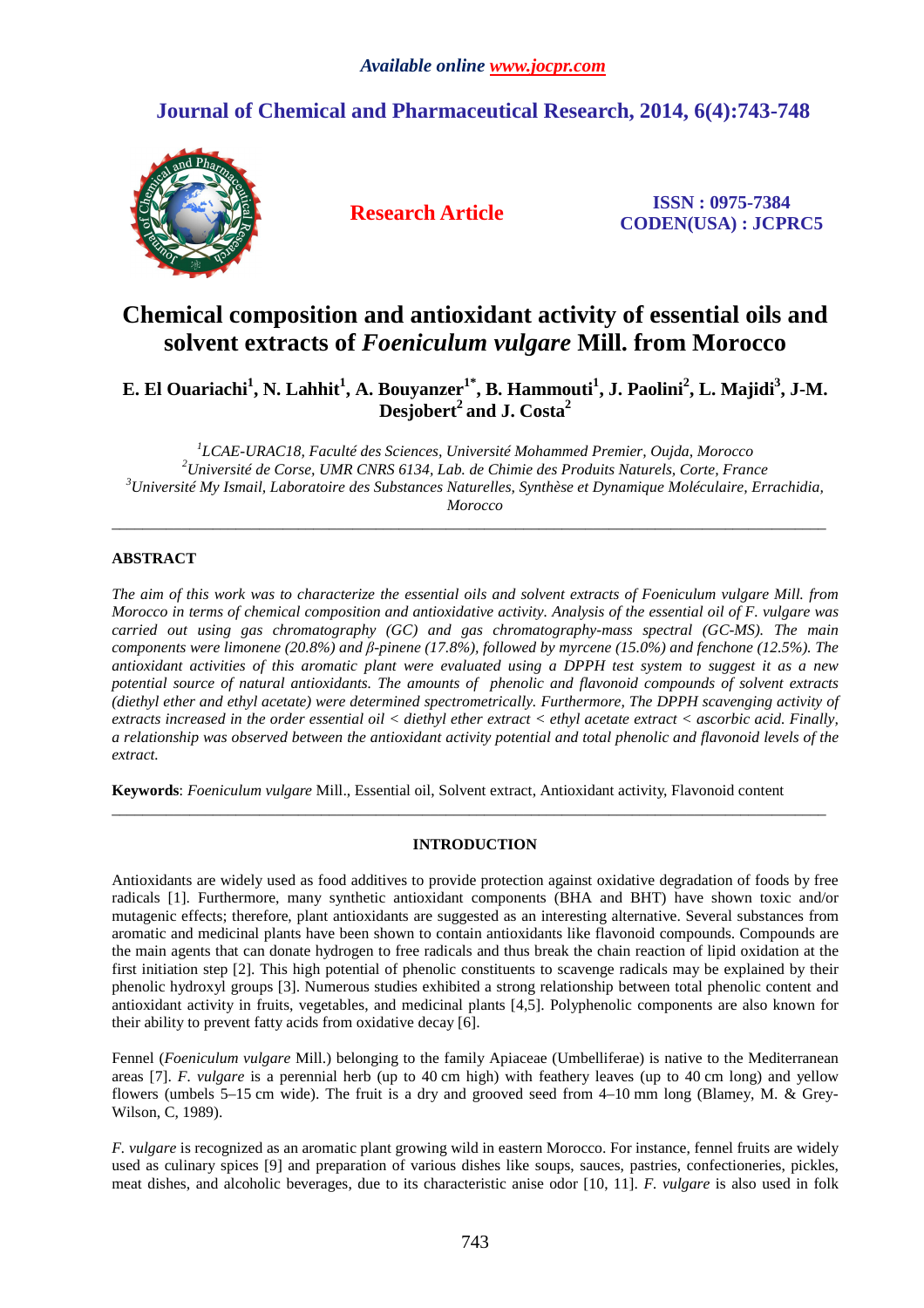medicine as a stimulant, diuretic, carminative and sedative [12, 13]. Widely used for its medicinal properties, it is nowadays cultivated for industrial uses such as cosmetic and pharmaceutical products [14, 15]. *F. vulgare* has shown antimicrobial [16], antioxidant, and anticholinesterase activity in various *in vivo* and *in vitro* experiments [17].

*\_\_\_\_\_\_\_\_\_\_\_\_\_\_\_\_\_\_\_\_\_\_\_\_\_\_\_\_\_\_\_\_\_\_\_\_\_\_\_\_\_\_\_\_\_\_\_\_\_\_\_\_\_\_\_\_\_\_\_\_\_\_\_\_\_\_\_\_\_\_\_\_\_\_\_\_\_\_*

Phytochemical analysis of *F. vulgare* showed the presence of terpenes, alkaloids, flavonoids, tannins, and saponins [18]. The essential oil composition has been previously reported [19, 20]; the two major components are *trans*anethol and fenchone [16, 21-23]. The characteristic odor of fennel has been attributed at the volatile compounds trans-anisole, estragole, fenchone and oct-1-en-3-ol [24], *F. vulgare* Essential Oil is alos known as green corrosion inhibitor of carbon steel in hydrochloric acid solution [25].

Solvent extracts of *F. vulgare* exhibited high amounts of hydroxylcinnamic acid derivatives and flavonoid components with high antioxidant activities such as 3-caffeoylquinic acid, 4-caffeoylquinic acid, 1,5-Odicaffeoylquinicacid, rosmarinic acid, eriodictyol-7-O-rutinoside, quercetin-3-O-galactoside, kaempferol-3- Orutinoside and kaempferol-3-O-glucoside [26].

The aim of this work is to evaluate the antioxidative properties of the essential oils and solvent extracts of *F. vulgare* from Morocco. Additionally, the essential oil composition, the total phenolic and flavonoid contents of diethyl ether and ethyl acetate extracts have been determined.

## **EXPERIMENTAL SECTION**

## **2.1. Plant material**

The aerial parts of *F. vulgare* were harvested in october 2009 (full bloom) from Al Hoceima, Morocco. Voucher specimens were deposited in the herbarium of Mohamed 1st University, Oujda, Morocco.

## **2.2. Essential oil isolation**

The air-dried leaves of *F. vulgare* were submitted for 4 h to hydrodistillation using a Clevenger type-apparatus according to the method recommended in the European Pharmacopoeia [27]. The essential oils were dried over anhydrous sodium sulphate and then stored in sealed glass vials at 4 to 5°C prior to analysis.

#### **2.3. GC and GC–MS analysis**

Analysis was carried out using a Perkin-Elmer Autosystem XL GC apparatus (Waltham, MA, USA) and a Perkin-Elmer turbo mass detector (quadrupole) coupled to a Perkin–Elmer Autosystem XL equipped with a dual flame ionization detection (FID) system and the fused-silica capillary columns (60 m  $\times$  0.22 mm I.D., film thickness 0.25 ml) Rtx-1 (polydimethylsiloxane) and Rtx-wax (polyethyleneglycol). In previous studies [28,29], the complementarity of these two analytical techniques (GC-FID and GC-MS) with two chromatographic columns (apolar and polar) have been demonstrated for the identification and quantification of volatile components in complex mixture. The oven temperature was programmed from 60 to 230°C at 2°C/min and then held isothermally at 230°C for 35 min. Injector and FID temperatures were maintained at 280°C and MS source temperature at 150°C. Samples were injected in the split mode (1/50) using helium as a carrier gas (1 ml/min) and 0.2  $\mu$ l injection volume of pure oil. Retention indices (RI) of compounds were determined relative to the retention times of a series of nalkanes (C5–C30) (Restek, Lisses, France) with linear interpolation using the Van den Dool and Kratz equation and software from Perkin–Elmer. Electron ionization mass spectra (energy ionization: 70 eV) were acquired over the mass range 35 to 350 Da. Identification of individual components was based on: (i) comparison of calculated RI, on polar and apolar columns, with those of authentic compounds or literature data [30] ; and (ii) computer matching with commercial mass spectral libraries and comparison of mass spectra with those of our own library of authentic compounds or literature data [30,31] .

#### **2.4. Preparation of the extracts**

Boiling water extracts (100 ml) of plant samples obtained under reflux conditions (hydrodistillation process) were extracted three times  $(3 \times 20 \text{ ml})$  with organic solvents (diethyl ether and ethyl acetate). Water extract residues were then extracted by boiling acidified water (2 N HCl) prior to liquid–liquid extraction. The diethyl ether and ethyl acetate extracts were filtered and concentrated under vacuum to obtain two extracts in yields of 0.36 % (w/w). The organic solvent extracts were dried over anhydrous sodium sulfate and then stored in sealed glass vials at 4 to 5°C prior to analysis. Each extraction was performed in triplicate.

#### **2.5. Determination of total phenolic contents**

Total phenolic contents of the extracts were determined by using Folin–Ciocalteu reagent according to the method previously reported by Slinkard and Singleton [32], using caffeic acid as a standard, and as modified by Li et al.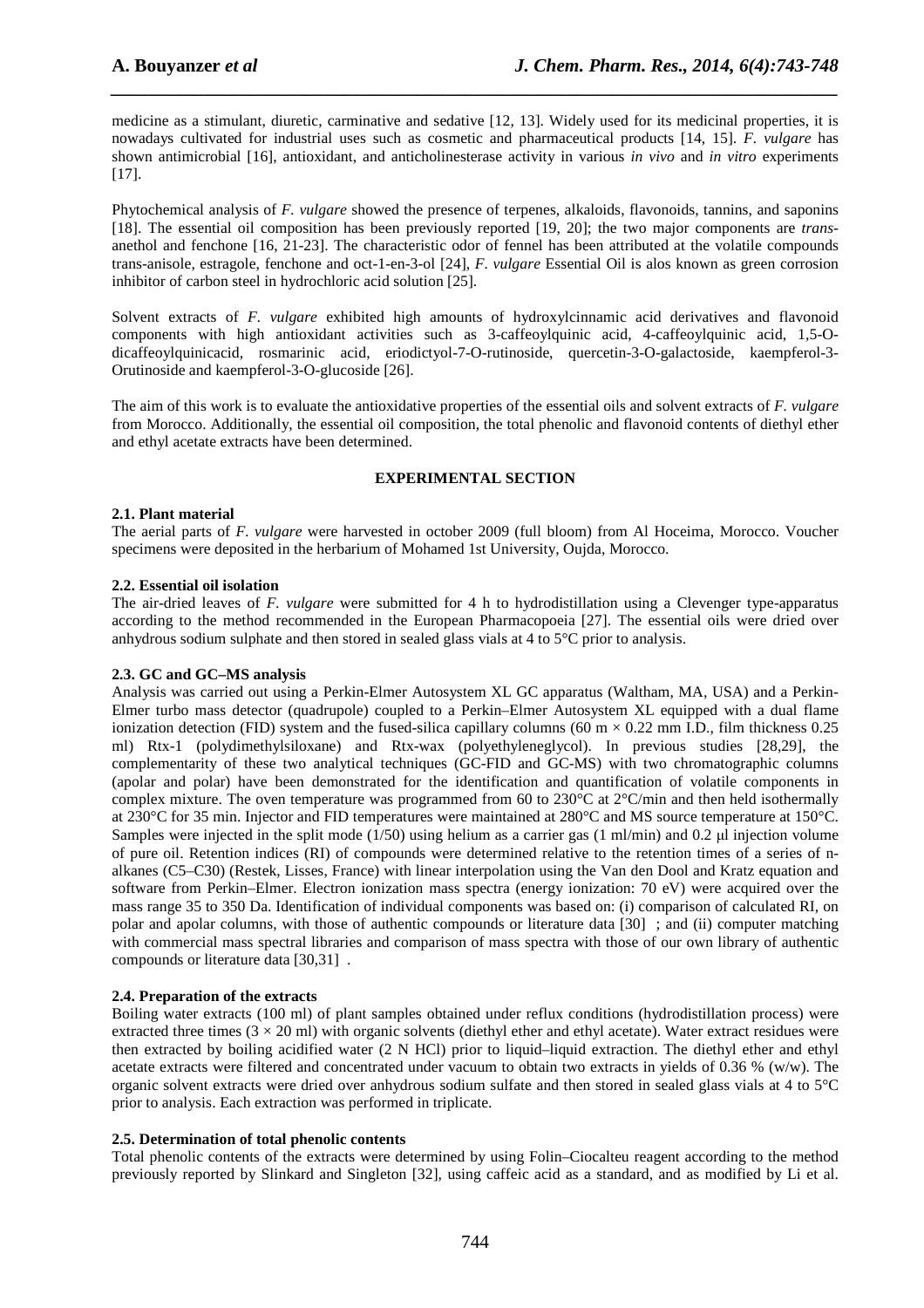[33]. 200 µl of the diluted solution extract was mixed with 1 ml of Folin–Ciocalteu (diluted in distillated water) and the volumetric flask was vigorously shaken. After 4 min, 800  $\mu$ l of Na<sub>2</sub>CO<sub>3</sub> (75 mg/ml) solution was added and the mixture was allowed to stand for 45 min at room temperature. At the end of the incubation, the absorbance was measured at 760 nm. The same procedure was also applied to the standard solutions of caffeic acid, and a standard curve was obtained. The concentrations of phenolic compounds expressed as µg caffeic acid equivalent per mg of extract were calculated according to the standard caffeic acid graph. All experiments were carried out in triplicate, and caffeic acid equivalent values were reported as  $X$  (average)  $\pm$  SD (standard deviation) of triplicates.

*\_\_\_\_\_\_\_\_\_\_\_\_\_\_\_\_\_\_\_\_\_\_\_\_\_\_\_\_\_\_\_\_\_\_\_\_\_\_\_\_\_\_\_\_\_\_\_\_\_\_\_\_\_\_\_\_\_\_\_\_\_\_\_\_\_\_\_\_\_\_\_\_\_\_\_\_\_\_*

#### **2.6. Determination of total flavonoids contents**

Total flavonoid contents were determined using the Dowd method as adapted by Arvouet-Grand et al. [34]: 1 ml of 2% aluminium trichloride (AlCl<sub>3</sub>) in methanol was mixed with the same volume of extracts (200 µg). The absorption at 430 nm was measured after 10 min against a blank sample consisting of 1 ml methanol without AlCl3. The concentrations of flavonoid compounds expressed as µg quercetin equivalent per mg of extract were calculated according to the standard quercetin graph. All experiments were carried out in triplicate, and quercetin equivalent values were reported as  $X \pm SD$  of triplicates.

#### **2.7. Antioxidant activity**

The free radical-scavenging activities of solvent extracts were measured using 1,1-diphenyl-2-picrylhydrazyl (DPPH) as described by Hatano et al. [35]; antioxidants react with the stable free radical DPPH (deep violet color) and convert it to 1,1-diphenyl-2-picrylhydrazine with discoloration. Various concentrations (0.1 ml) of the oil (1.5– 24 mg/ml), the diethyl ether extract (40 to 400 mg/l) and ethyl acetate extract (28 to 160 mg/l) in ethanol and water were added to 3.9 ml of a DPPH radical solution in ethanol (the final concentration of DPPH was 0.05 mM). The mixture was strongly shaken and left to stand at room temperature for 30 min in the dark. The absorbance was measured at 517 nm against a blank. The radical-scavenging activity was expressed as percentage of inhibition (I%) according to the following formula [36]:

 $I(\%)=100^*$   $(A_{control}-A_{sample})/A_{control}$ 

Where A<sub>control</sub> is the absorbance of the control reaction and A<sub>sample</sub> is the absorbance of the test compound. The sample concentration providing 50% inhibition (IC50) was calculated from the graph of inhibition percentage against sample concentration. Tests were carried out in triplicate. Ascorbic acid was used as a positive control.

#### **RESULTS AND DISCUSSION**

#### **3.1. Essential oil composition**

Analysis of the essential oil of *F. vulgare* from Morocco was carried out using gas chromatography (GC) and gas chromatography-mass spectral (GC-MS). The oil was dominated by monoterpene hydrocarbons (68.4%) followed by oxygenated monoterpenes (28.2%). 21 constituents were reported amounting to 96.6% of the total oil (**Table 1**). Among them, limonene (20.8%), β-pinene (17.8%), myrcene (15.0%) and fenchone (12.5%) were identified as major components. Essential oil of Fennel from Morocco was characterized by the lack of *trans*-anethol in comparison with those of other geographic origins previously reported. Indeed, *F. vulgare* oils from Serbia [37], India [38], China [39] Turkish [9, 15] exhibited high contents of trans-anethol and fenchone.

#### **3.2. Total phenolic and flavonoid contents of solvent extracts**

The concentrations of total phenolic and flavonoid components in the plant extracts were determined spectrometrically and calculated as caffeic acid and quercetin equivalent values, respectively (**Table 2**). The total phenolic contents of the diethyl ether and ethyl acetate extracts of *F. vulgare* were  $70 \pm 4.2$   $\mu$ g/mg and  $169 \pm 5$ µg/mg, respectively. The results showed that the ethyl acetate extract has higher total phenol amount than the diethyl ether extract. Similarly, the ethyl acetate extract was found to be richer in flavonoids ( $23 \pm 3.1\mu$ g/mg) than the diethyl ether extract  $(14 \pm 2.1 \,\mu g/mg)$ .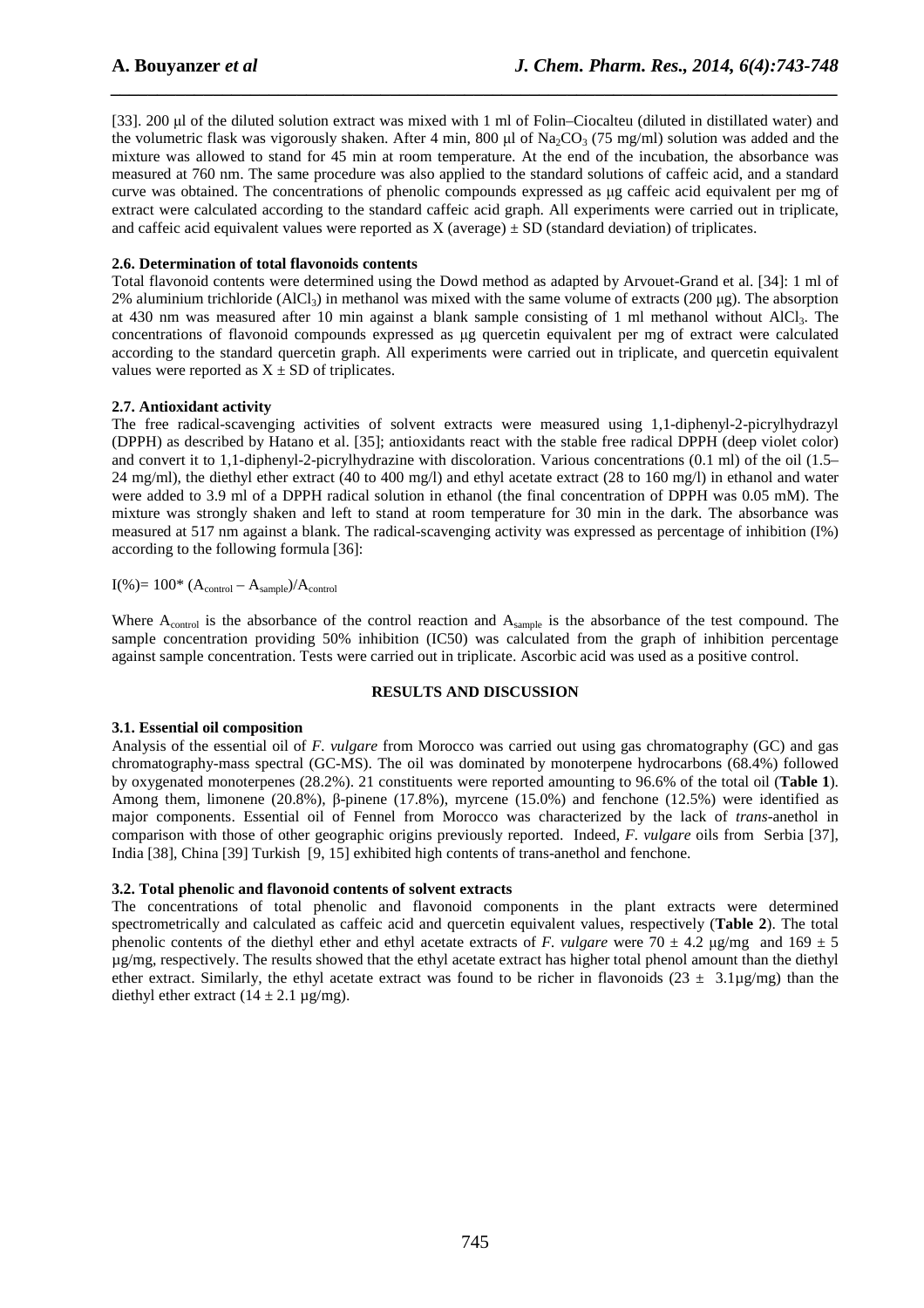| $\overline{\mathbf{N}^{\text{oa}}}$ | <b>Components</b>                       | $\mathbf{R}$ | ${\rm Ri}a^c$ | $\mathbf{R}$ $\overline{p^d}$ | $\frac{0}{0}$ e |
|-------------------------------------|-----------------------------------------|--------------|---------------|-------------------------------|-----------------|
| 1                                   | $\alpha$ -Thujene                       | 932          | 922           | 1012                          | 0.1             |
| $\overline{2}$                      | $\alpha$ -Pinene                        | 936          | 930           | 1012                          | 8.0             |
| 3                                   | Sabinene                                | 973          | 965           | 1109                          | 1.0             |
| 4                                   | <b>B-Pinene</b>                         | 978          | 972           | 1099                          | 17.8            |
| 5                                   | Myrcene                                 | 987          | 981           | 1150                          | 15.0            |
| 6                                   | <b>DOD</b><br>$\alpha$ $\Box$<br>nnnnnn | 1002         | 1000          | 1150                          | 0.3             |
| 7                                   | 3-Carene                                | 1010         | 1006          | 1132                          | 0.7             |
| 8                                   | p-Cymene                                | 1015         | 1013          | 1250                          | 1.5             |
| 9                                   | Limonene                                | 1025         | 1022          | 1193                          | 20.8            |
| 10                                  | nnnnnnn<br>$\sqrt{}$                    | 1051         | 1048          | 1226                          | 0.8             |
| 11                                  | Fenchone                                | 1069         | 1067          | 1386                          | 12.5            |
| 12                                  | Terpinolene                             | 1082         | 1078          | 1262                          | 2.4             |
| 13                                  | Linalool                                | 1086         | 1083          | 1522                          | 0.3             |
| 14                                  | Camphor                                 | 1123         | 1115          | 1494                          | 0.1             |
| 15                                  | trans-Pinocarveol                       | 1126         | 1122          | 1633                          | 0.2             |
| 16                                  | Terpinen-4-ol                           | 1164         | 1160          | 1573                          | 0.4             |
| 17                                  | $\alpha$                                | 1176         | 1167          | 1674                          | 0.3             |
| 18                                  | Piperitenone                            | 1318         | 1308          | 1880                          | 1.0             |
| 19                                  | Piperitenone oxide                      | 1335         | 1331          | 1910                          | 12.5            |
| 20                                  | Geranyl acetate                         | 1362         | 1361          | 1732                          | 0.2             |
| 21                                  | Nepetalactone                           |              | 1374          | 1955                          | 0.7             |
| <b>Total identified</b>             |                                         |              |               |                               |                 |
| Monoterpene hydrocarbons            |                                         |              |               |                               |                 |
| Oxygenated monoterpenes             |                                         |              |               |                               |                 |

*\_\_\_\_\_\_\_\_\_\_\_\_\_\_\_\_\_\_\_\_\_\_\_\_\_\_\_\_\_\_\_\_\_\_\_\_\_\_\_\_\_\_\_\_\_\_\_\_\_\_\_\_\_\_\_\_\_\_\_\_\_\_\_\_\_\_\_\_\_\_\_\_\_\_\_\_\_\_* **Table 1. GC and GC-MS analysis of essential oil composition from** *F. vulgare*

<sup>*a*</sup> The numbering refers to elution order on apolar column (Rtx-1)

 $\mu^b$  RIl = retention indices on the apolar column of literature [30, 43]

*c RIa = retention indices on the apolar column (Rtx-1)* 

*<sup>d</sup>RIp = retention indices on the polar column (Rtx-Wax)* 

<sup>e</sup> Relative percentages of components based on GC peak areas on the apolar column (Rtx-1)

**Table 2. Total phenol and flavonoid contents of solvent extracts from** *F. vulgare* 

|                    | <b>Solvent extracts</b> | <b>Total polyphenol content</b><br>$(\mu$ g CA/mg extract) | <b>Total flavonoid content</b><br>( $\mu$ g quercetin/mg extract) |
|--------------------|-------------------------|------------------------------------------------------------|-------------------------------------------------------------------|
| Foeniculum vulgare | Diethyl ether           | $70 + 4.2$                                                 | $14 + 2.1$                                                        |
|                    | Ethyle acetate          | $169 \pm 5.0$                                              | $23 \pm 3.1$                                                      |

#### **3.3. Antioxidant properties**

Free radical-scavenging capacity of the essential oil and solvent extracts were measured by DPPH method (**Table 3**). The antiradical activity of essential oil was weak (IC50: 900 µg/ml) in comparison with ascorbic acid (IC50: 0.97 µg/ml). Conversely, both extracts of *F. vulgare* exhibited potential antioxidant activity; the ethyl acetate and the diethyl ether extract scavenged 50% DPPH free radical at the concentration of 1.5 and 6.2 µg/ml. Thus, the DPPH scavenging effect increased in the order of essential oil < diethyl ether extract < ethyl acetate extract < ascorbic acid.

**Table 3. DPPH radical-scavenging of essential oils and solvent extracts (diethyl ether and ethyl acetate) from** *F. vulgare*

| <b>Sample</b> | <b>Antioxidant activities</b>                 |              |              |              |              |            |      |  |  |
|---------------|-----------------------------------------------|--------------|--------------|--------------|--------------|------------|------|--|--|
|               | Essential oil concentration $(\mu \varrho/m)$ | 150          | 300          | 600          | 900          | 1200       |      |  |  |
| Essential oil | Scavenging effect on DPPH (%)                 | $16 + 2.4$   | $30 \pm 0.7$ | $43 \pm 3.6$ | $50+2.1$     | $57+1.8$   |      |  |  |
|               | DPPH $IC_{50} (\mu g/ml)$                     |              |              |              |              |            | 900  |  |  |
|               | Extract concentration $(\mu g/ml)$            | 1.0          | 1.5          | 2.5          | 3.5          | 10         |      |  |  |
| Diethyl ether | Scavenging effect on DPPH (%)                 | $6\pm2$      | $14 + 1.7$   | $25 \pm 3.5$ | $35 + 4.3$   | $72 + 5.3$ |      |  |  |
|               | DPPH $IC_{50} (\mu g/ml)$                     |              |              |              |              |            | 6.2  |  |  |
|               | Extract concentration $(\mu g/ml)$            | 0.7          | 1.0          | 1.5          | 2.0          | 4.0        |      |  |  |
| Ethyl acetate | Scavenging effect on DPPH (%)                 | $33 + 3.4$   | $40+3.6$     | $50+2.8$     | $59 \pm 1.2$ | $83 + 4.9$ |      |  |  |
|               | DPPH $IC_{50} (\mu g/ml)$                     |              |              |              |              |            | 1.5  |  |  |
|               | Concentrations $(\mu g/ml)$                   | 0.2          | 0.35         | 0.5          | 1.0          | 2.0        |      |  |  |
| Ascorbic acid | Scavenging effect on DPPH (%)                 | $21 \pm 0.7$ | $26 \pm 0.4$ | $34 + 2.5$   | $54 + 3.5$   | $82 + 4.1$ |      |  |  |
|               | DPPH $IC_{50} (\mu g/ml)$                     |              |              |              |              |            | 0,97 |  |  |

*Values expressed are means of three parallel measurements* 

As shown in Table 3, free radical scavenging activity also increased with increasing concentration of solvent extracts. Indeed, the results showed that the ethyl acetate and diethyl ether extracts exhibited the strongest activities (83% and 72 %, respectively) at a concentration of 4 µg/ml and 10 µg/ml, respectively. At these high concentrations, the antioxidant activity of extracts was close to the scavenging effect of ascorbic acid (82% at 2.0 µg/ml).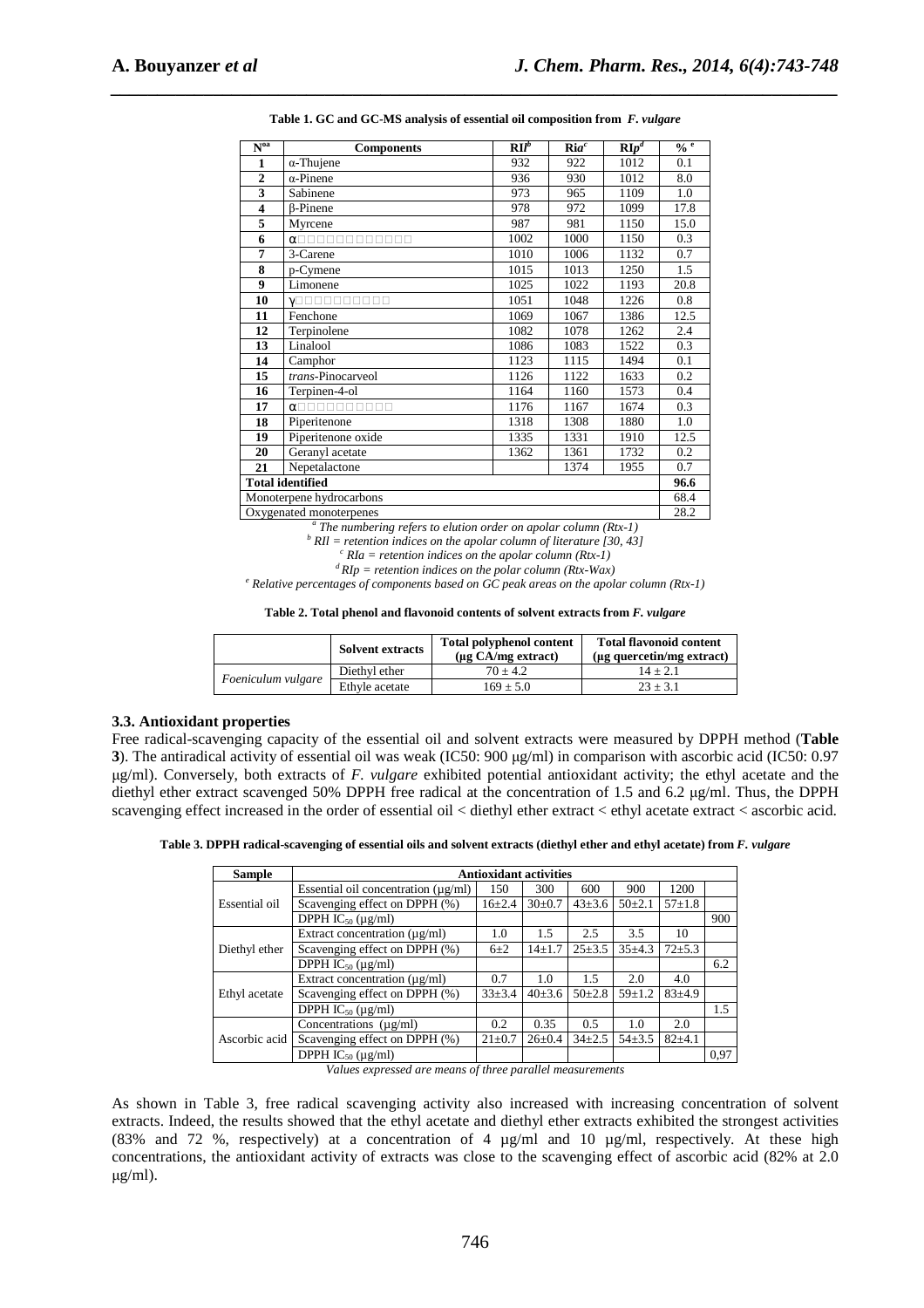It could be inferred from our results that there was a positive correlation between polyphenolic content and antioxidant activity. Indeed, the greater antioxidant activity of the ethyl acetate extract in comparison with diethyl ether extract could be attributed to the higher content of phenolic and flavonoids compounds ((**Table 2**). These results may be due to hydroxyl groups existing in the chemical structure of phenolic compounds from *F. vulgare* extracts that can provide the necessary component as a radical scavenger [40-42].

*\_\_\_\_\_\_\_\_\_\_\_\_\_\_\_\_\_\_\_\_\_\_\_\_\_\_\_\_\_\_\_\_\_\_\_\_\_\_\_\_\_\_\_\_\_\_\_\_\_\_\_\_\_\_\_\_\_\_\_\_\_\_\_\_\_\_\_\_\_\_\_\_\_\_\_\_\_\_*

#### **CONCLUSION**

From these results, it appeared that the ethyl acetate extracts of aerial parts of *F. vulgare* exhibited high antioxidant properties according to the amount of total polyphenolic compounds. Thus, *F. vulgare* extract can be used as easily accessible source of natural antioxidants for food applications as food supplement or preservative additives.

#### **REFERENCES**

[1] Sulekha Mandal, Satish Yadav, Sunita Yadav, Rajesh Kumar Nema, *J. Chem. Pharm. Res*, **2009**, 1, 102-104.

[2] PK Agraval, Carbon-13 NMR of flavonoids. Studies in Organic Chemistry, *Elsevier Science,* The Neterlands, **1989**, 39, 564.

[3] BH Havsteen, The biochemistry and medicinal significance of the flavonoids. *Pharmacol. Ther*. **2002**, 96, 67– 202.

[4] T B Shyma, A G Deviprasad, M P Raghavendra, *J. Chem. Pharmac. Res.*, **2012**, 4, 4501-4505.

[5] N Tamilselvi, P Krishnamoorthy, R Dhamotharan, P Arumugam, E Sagadevan, *J. Chem. Pharm. Res*, **2012**, 4(6), 3259-3262.

[6] I Fecka, D Raj, M Krauze-Baranowska, *Chromatographia*, **2007**, 66, 87–93.

[7] NY Zahid, NAA bbasi, IA Hafiz and Z Ahmad, *Pak. J. Bot*., **2009**, 41(4), 1759-1767.

[8] M Blamey, & C Grey-Wilson, *Flora of Britain and Northern Europe,* **1989**. ISBN 0-340-40170-2

[9] Jing Deng, Wen Li, Xi lin Peng and Xi Hai Hao, *J. Chem. Pharm. Res*, **2013**, 5(12):443-446.

[10] DS Bhati, MS Shaktawat, LL Somani, and HR Agarwal, *Transactions of Indian Society of Desert Technology*, **1988**, (2), 79-83.

[11] W He, B Huang, *Journal of Medicinal Plants Research,* **2011**, 5(16), 3595-3600.

[12] DJ Charles, MR Morales, and JE Simon, *J. and J. E. Simon (eds.), New crops. Wiley, New York.,* **1993**, 570- 573.

[13] N Arslan, A Bayrak, and A Akgul, *Herbe Hung.,* **1989**, 28 (3), 27-32.

[14] HA Lazouni, A Benmansour, SA Taleb-bendiab, D Chabane Sari, *Sciences & Technologie C*, **2007**, (25), 7-12.

[15] I Telci, I Demirtas, A Sahin, *Ind. Crops Prod.,* **2009**, 30, 126–130.

[16] M Gulfraz, S Mehmood, N Minhas, N Jabeen, R Kausar, K Jabeen and G Arshad. *African Journal of Biotechnology*, **2008**, 7 (24), 4364-4368.

[17] R Agarwal, SK Gupta, SS Agrawal, S Srivastava and R Saxena, *Indian J Physiol Pharmacol,* **2008**, 52 (1) , 77– 83.

[18] JK Gurinder and SA Daljit, *BMC Complementary and Alternative Medicine*, **2009**, 9, 30.

[19] CMF Cavaleiro, OL Roque, DA Proenca, A Cunha , *J Essential Oil. Res*., **1993**, 5, 223-225.

[20] B Muckensturm, D Foechterlen, JP Reduron, P Danton M Hildenbrand, *Biochem. System. Ecol*., **1997**, 25, 353- 358.

[21] M Tognolini, V Ballabeni, S Bertoni, R Bruni, M Impicciatore, E Barocelli, *Pharmacological Research*, **2007**, 56, 254–260

[22] R Piccaglia, M Marotti, *J Agric Food Chem* **2001**,49, 239–44.

[23] H Kruger, K. Hammer, *J Essential Oil Res*, **1999**, 11, 79–82.

[24] MC Diaz-Maroto, IJ Díaz-Maroto Hidalgo, E Sánchez-Palomo, MS Pérez-Coello, *J. Agric. Food Chem.,* **2005**, 53, 5385-5389.

[25] N Lahhit, A Bouyanzer, J-M Desjobert, B Hammouti, R Salghi, J Costa, C Jama, F Bentiss, L Majidi, *Portugaliae Electrochimica Acta* , **2011,** 29**,** 57-68.

[26] I Parejo, F Viladomat, J Bastida, G Schmeda-Hirschman, J Burillo, C Codina , *J. Agric. Food Chem.,* **2004**, 52, 1890-1897.

[27] Council of Europe, Pharmacopée Européenne, Maisonneuve S.A (Ed.), *Sainte Ruffine*, France, **1996**.

[28] J Paolini, J Costa, AF Bernardini, J. *Chromatogr. A*., **2005**, 1076, 170-178.

[29] J Paolini, J Costa, AF Bernardini, *Phytochem. Anal.,* **2007**, 18, 235-244.

[30] WA Konig, DH Hochmuth, D Joulain , Library of Mass Finder 2.1, *Institute of Organic Chemistry, Hamburg, Germany*, **2001**.

[31] RP Adams, Identification of essential oils by Capillary Gas Chromatography/Mass Spectroscopy, *Allured Publ. Corp., Carol Stream*, IL, **2001**..

[32] K Slinkard, VL, *Am. J. Enol. Vitic*., **1977**, 28, 49-55.